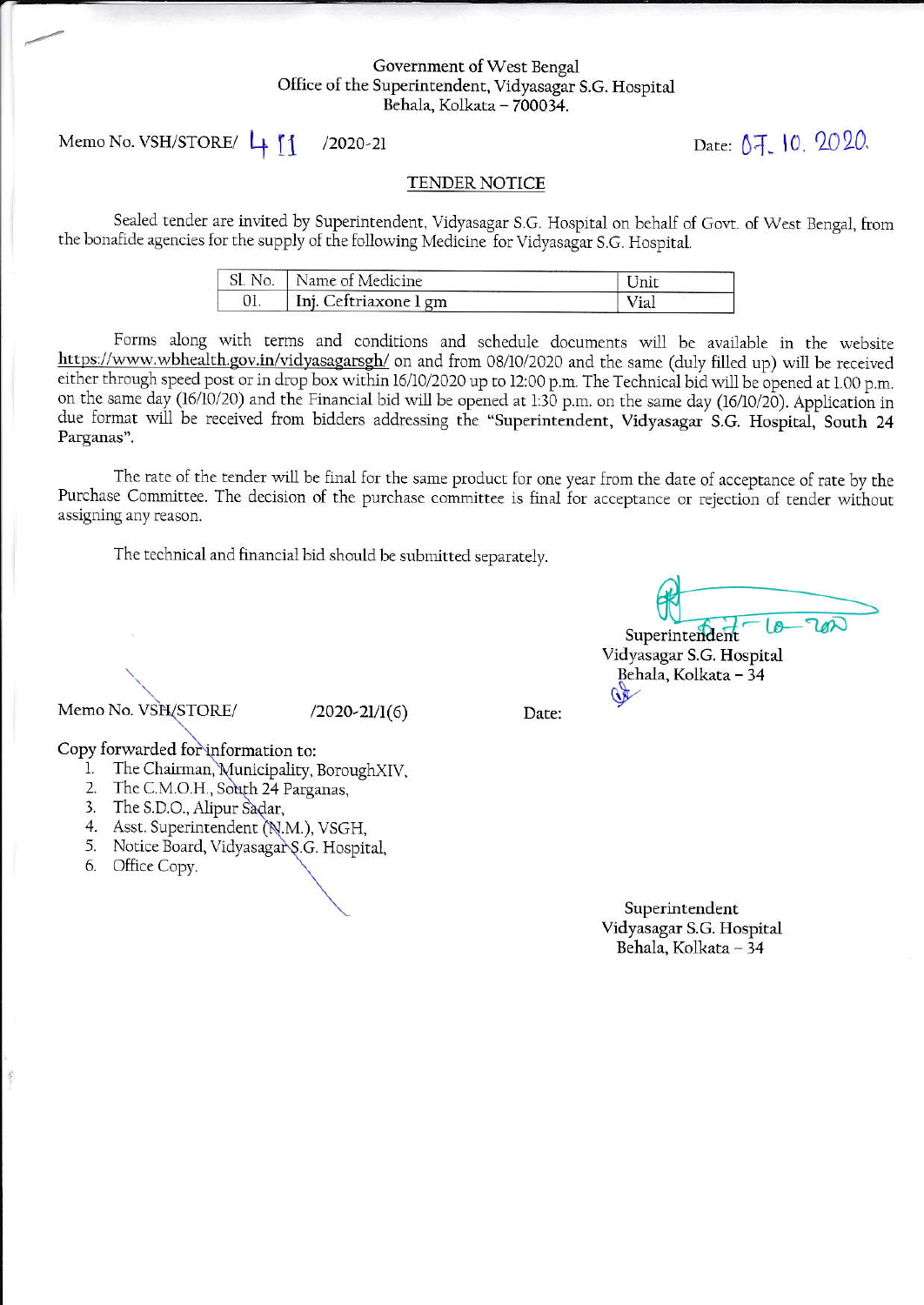## Government of West Bengal Office of the Superintendent, Vidyasagar S.G. Hospital Behala, Kolkata - 700034.

Terms and conditions for procurement of Medicine for Vidyasagar S.G. Hospital vide Memo No. VSH/STORE/ 41 /2020-21, Dated : O7 - 10, 2020.

In case of necessity, the date of opening may be deferred, in that case notification will be displayed in the Notice Board in the office of the undersigned in due time.

- 1. Name, Address and NIT No. and purpose must be clearly mentioned on the sealed envelope.
- 2. Tender has to submit the sealed tender form at their own cost to the office of the undersigned within stipulated time through speed post only or in drop box and will be opened by the purchase committee in presence of the bidder or his representative.
- 3. The claimed rate should cover transport and delivery charges. The tender must indicate whether the price quoted is inclusive of GST or not.
- 4. All sheets should be numbered properly and number of sheets in each cover should be cited in covering tally.
- 5. Self attested (bidder) photocopy of PAN Card, GST Certificate, Registration Certificate of Trade License, Credential (if any) & Drug License to be submitted with the tender documents.
- 6. The rate shall not exceed MRP value.
- 7. Payment shall be made after receiving the materials in good condition and within specified time period.
- 8 Purchase Order in parts of the required quantity may be given to the selected bidder.
- 9. The rate of the tender will be final for the same product for one year or till the finalization of next tender/EOI(Empanelment) from the date of acceptance of rate by the Tender Selection Committee whichever is earlier.
- 10. Technical Bid and Financial Bid should be submitted in two separate envelopes mentioned the respective bids on the sealed envelopes.
- 11. Financial Bid of technically fit bidder will be opened only.
- 12. In case of deviation from any of the above terms and conditions, contract will be liable to be terminated by the appropriate authority.
- 13. The Selection Committee reserves the right to accept /cancel any tender without assigning any reason thereof.
- 14. The Test Report of the item to be given during supply of item.
- 15. Please refer to website https://www.wbhealth.gov.in/vidyasagarsgh/ for further corrigendum (if any) during the period of processing.

 $200$  $-10$ Superintendent

Vidyasagar S.G. Hospital Behala, Kolkata - 34